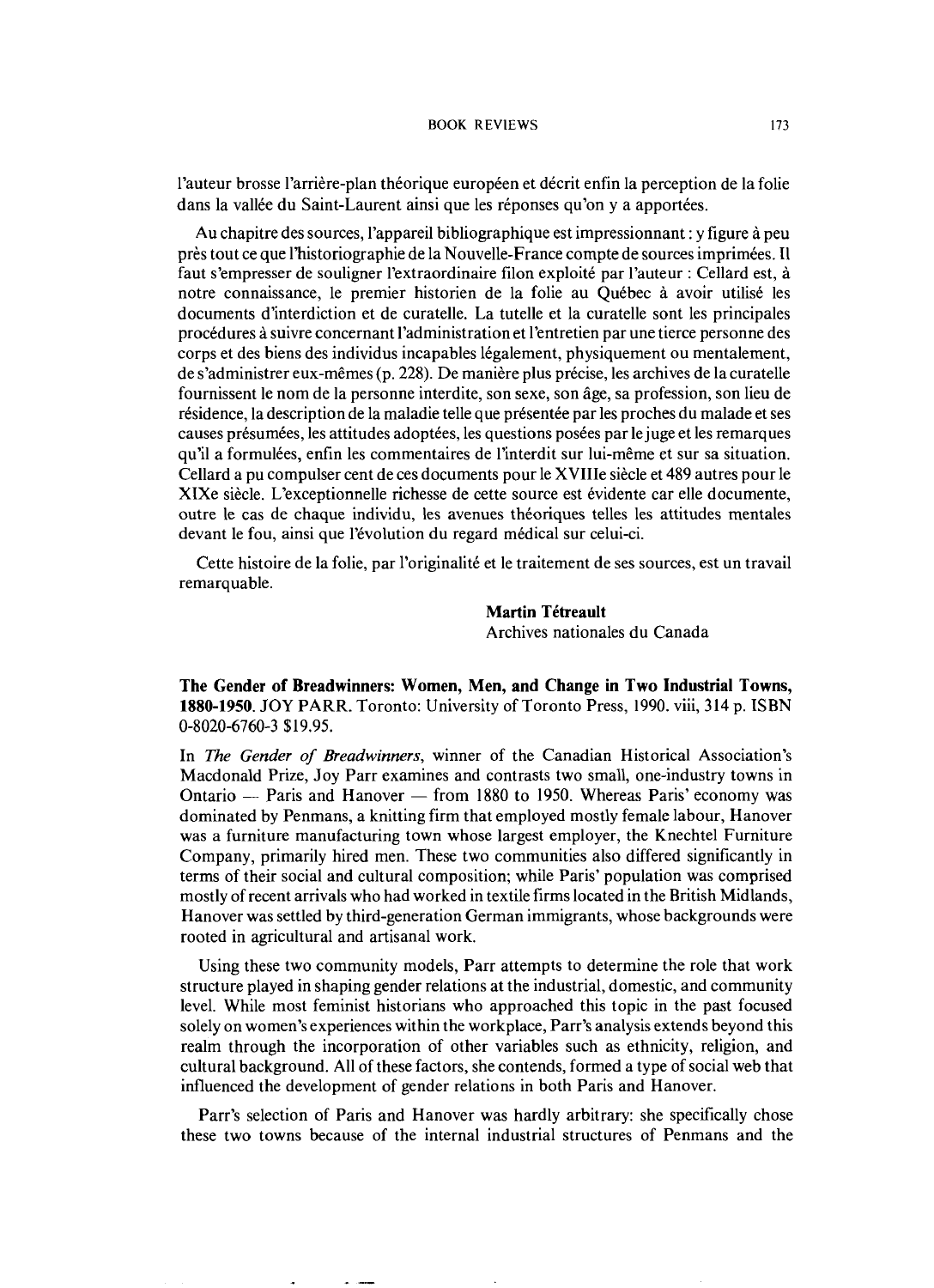## **174 ARCHIVARIA 32**

Knechtel Furniture Company as well as the different ethnic and religious composition of the two towns that made them so unique. These differences enabled Parr to compare and contrast the gender relations between Paris, which was viewed as a "woman's town," and Hanover, which possessed a more typically maledominated industrial and social structure. These industrial differences, coupled with the particular social and religious background of the town dwellers, she argues, served in influencing the character of gender relations within these two towns. For instance, in Paris, the women often served as the main or principal breadwinners in the household, since they were granted greater employment opportunities at Penmans than the men. Due to their preferred status within the knitting factory, Parr asserts, women began to assume a more prominent and powerful role both within the home and the community as a whole. By contrast, Hanover was a more traditional town, where men were the breadwinners and women were only encouraged to work in the local textile mill until they married. Upon marrying, they were expected to abandon wage work in favour of housework. Although Paris is viewed by the author as an atypical town, it contrasts nicely with Hanover, which **was** most likely closer to the norm during that period.

In addition to revealing the many interesting facets of the knitting and furniture workers'lives, Parr uses a plethora of interesting sources to document the history of the two industries and communities. She relies not only on local newspapers, the Canadian census, government, union, and business records from the National and Ontario Archives, company records, municipal assessment rolls, and trade journals, but also on two ambitious and successful oral history projects that she undertook in Paris and Hanover. The author's use of oral history enables her to piece together portions of these workers'lives that would not have been accessible through the use of primary documents alone. These testimonies also enable Parr to interpret her subjects' experiences at the individual level, thus adding a much more personal and authentic quality to her study.

On the whole, Parr provides an interesting and insightful investigation into gender relations within these two small Ontario towns. Her study probes such areas as ethnicity, religion, and community values, factors that had long been overlooked in the past when assessing the interrelationship between industrial development and gender relations. Although she makes a strong case for the predominance of these various forces within Hanover, they do not seem to possess the same centrality in Paris. This is evident when one examines the impact that these factors had on Penmans' female work force. Parr indicates that most of the female knitters who worked in the factory had been recruited from factories in the British Midlands, where they had been raised in a more traditional environment in which the men dominated both within the mills and the home. Rather than drawing on their cultural roots, Paris's female workers appeared to have quickly and easily abandoned their traditional roles after their arrival, readily adapting to the more liberating and equalitarian social relations that existed in Paris at the time. This situation certainly brings into question the centrality of religious, ethnic, and cultural values within the context of gender relations in Paris.

A second issue that comes to the fore when assessing this type of analysis is the validity of using towns such as Paris and Hanover as clear-cut models in regard to gender relations. For although there is little doubt that the women in Paris were far more independent and liberated than their counterparts in Hanover, the analytical structure of this work provides little or no room for any type of aberration from these two patterns of relations. The sources also were clearly selected to support these models. Perhaps if